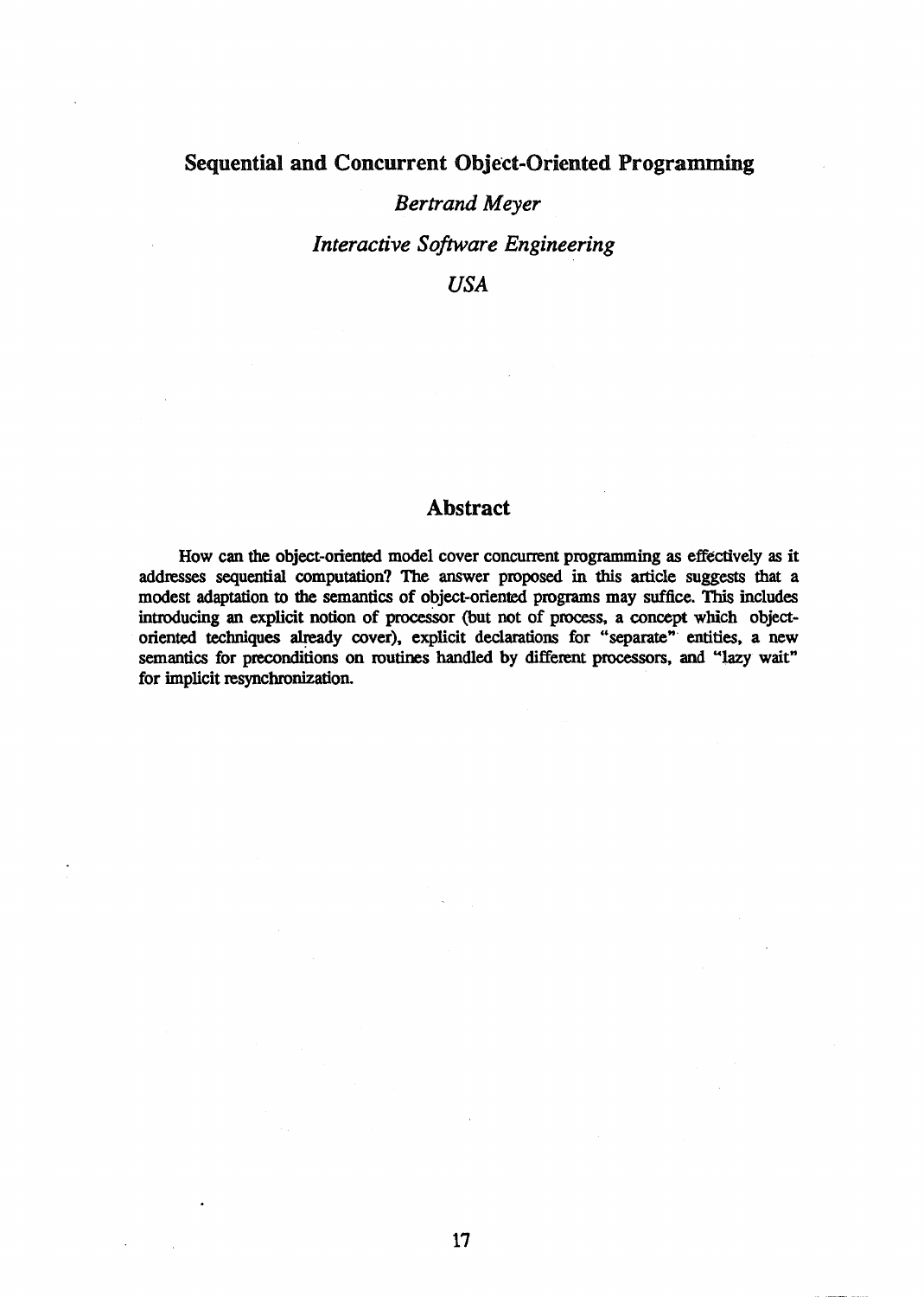### 1 INTRODUCTION

Object-Oriented design- and programming techniques appear superior to traditional approaches in sequential. programming. The next step, essential for such application domains as real-time processing. operating systems and distributed computation, is to support concurrent programming as well.

References [1] and [8] survey the state of the art in this field, reviewing ongoing efforts to extend various object-oriented languages with concurrent mechanisms. Reference [2] discusses an Effel-based concurrency model.

This presentation introduces a method for handling both sequential and concurrent object-oriented programming in a single framework, starting from two basic observations: the retained mechanism should be as close as possible to sequential object-oriented programming, narrowing down the semantic differences between concurrent and sequential computation to the strict essentials; and it should retain compatibility with assertion-based techniques needed to establish. at least informally, the correctness of object-oriented software.

# 2 PROCESSES AND PROCESSORS

In object-oriented programming, the basic concept is the class, describing a set of objects (the class's instances). Concurrent programming usually relies on the notion of process, or task; a process may be an instance of a process (task) type.

It is hard to miss the analogies between objects and processes (or between classes and process types). Both categories of constructs support:

- Local variables (attributes of a class, variables of a process or process type).
- Persistent data, keeping its value between successive activations.
- Encapsulated behavior (a single cycle for a process; any number of routines for a class).

Such strong similarities, with the last observation pointing to classes and objects as the more general concepts, suggest that concurrent object-oriented programming does not need a specific "process" construct

One may point, of course, to an apparent difference: objects are "passive", waiting for external solicitations (calls to routines of their class), whereas processes are "active". having a script of their own to execute.

Closer examination, however, reveals two reasons why we should not attach too much significance to this distinction:

- First, we may view the routines applicable to an object as scripts; the only difference, then, is that objects have more than one script The extra generality (not being limited to just one script) may then be viewed as a benefit, not a liability.
- Limiting an object's available scripts to just one raises the problem of how objects (processes) request services from each other. The standard object-oriented mechanism of feature call<sup>1</sup> (message passing) would not work directly any more; special synchronization mechanisms would be required.

<sup>&</sup>lt;sup>1</sup> "Features" are the operations (commands or queries) applicable to the instance of a class. They include "routines" (computations) and attributes (data field accesses).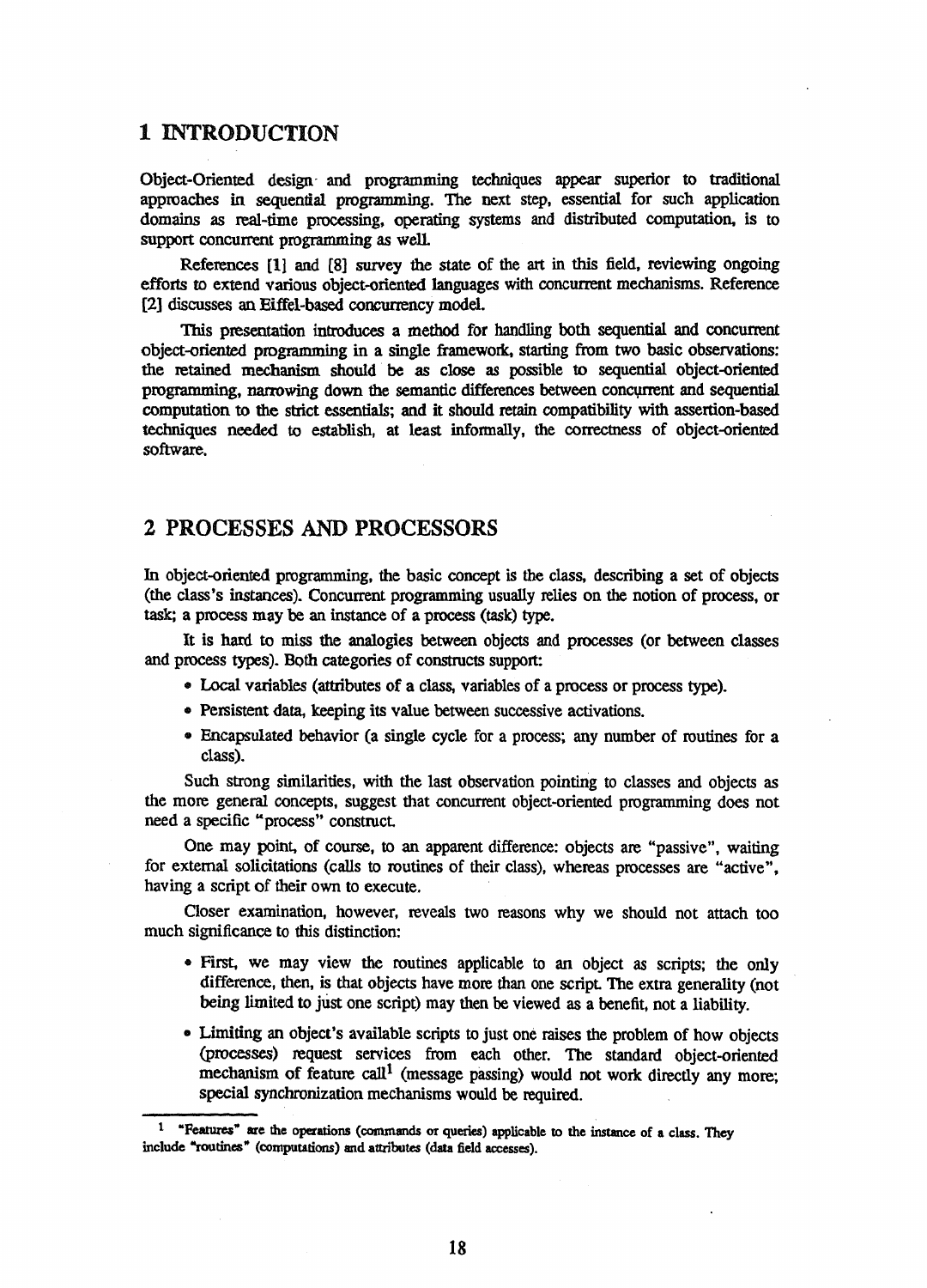If we do not need processes and avoid introducing an explicit distinction between active and passive objects, what remains to cover the difference between sequential and concurrent computation is the notion of *processor.* 

A processor is a separate thread of control capable of supporting the sequential execution of operations on one or more objects. It may be associated with a physical processor, for example a computer on a network, but may just as well be time-shared with other processors on a computer. As a result, the mechanism. described below will potentially support distributed processing (where the processors are physically distinct computers) as well as multiprogramming (where the processors are supported by operating system processes) and coroutines (where the processors are threads in a common process).

The view of object-oriented computation which emerges is that of a triangle: computing consists of applying *operations* to *objects;* to do so requires the appropriate mechanisms - *processors.* 



Object-oriented programming has been quite effective at capturing the first two aspects, by attaching the description of actions (routines) to the description of objects (classes). In ordinary sequential computation, there is only one processor, and so it remains implicit With concurrent computation we need to make processors explicit.

A processor will be assigned to every object; the processor is in charge of executing any feature call on the object (of the fonn *a.f,* where *a* is an entity attached to the object, and f an exported feature of the corresponding class). The processor is said to handle the given object Particular calls are said to be executed on behalf of the processors handling the calling objects.

## 3 A NOTE ON CSP

It is useful to compare the approach taken here with the well-known CSP model [3,4].

One major difference is the role of processes in CSP; here, as noted, we do not need this concept, not because it is irrelevant but because it is covered by the notion of class.

Another difference is the role of communication as the basic mechanism in CSP, synchronization being viewed as a special case (transmission of an empty message). This provides an elegant structuring method, unifying various aspects of concurrency. In object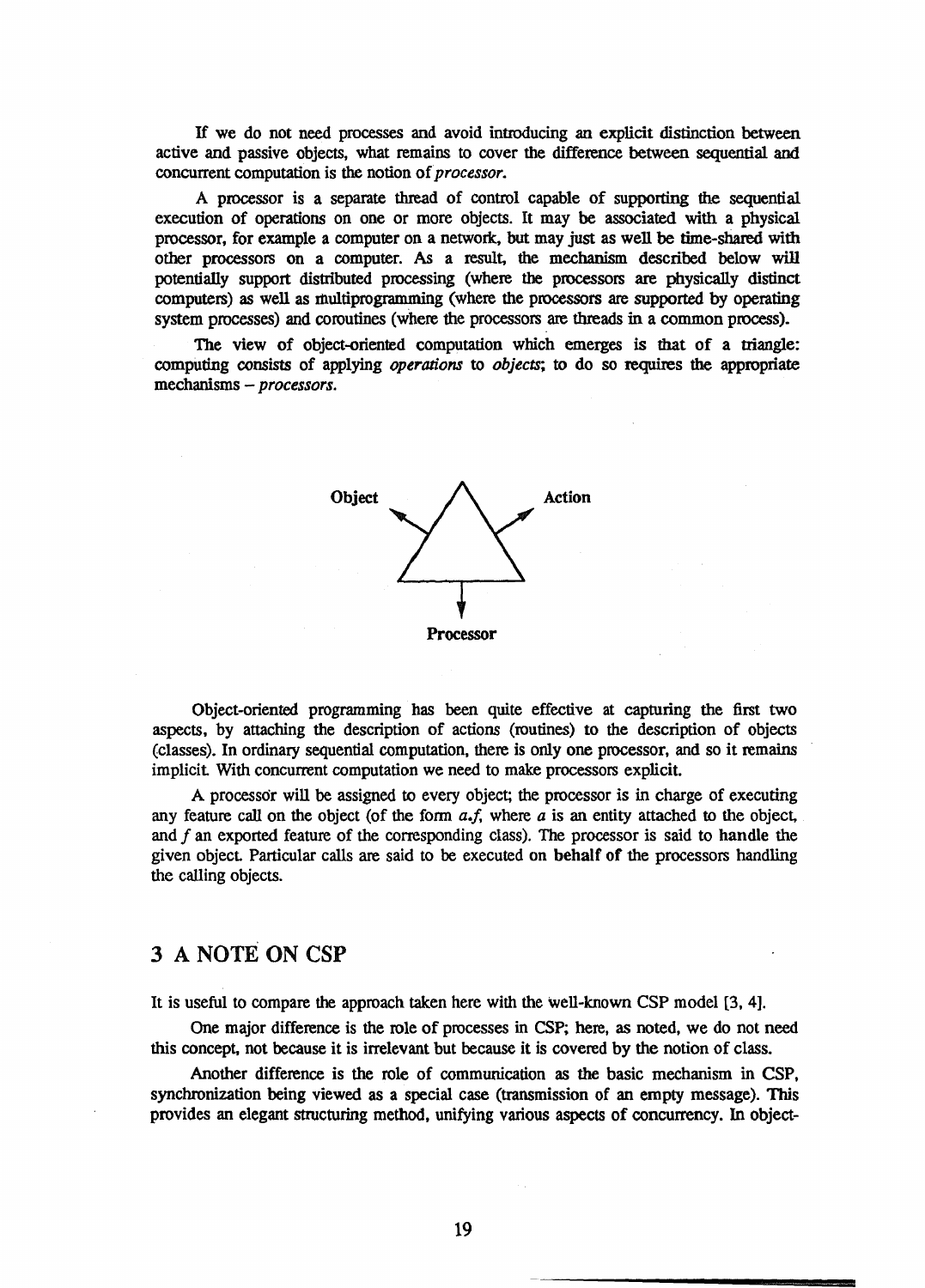oriented programming, however. the situation is different since communication is already present as a part of fundamental operation - feature call. This operation is written (using Simula or Eiffel notation) as

*target.feature (arg1,....)* 

and denotes the application of *feature* to the object to which *target* is attached. This is a communication action; but if we required this communication to be blocking (forcing the caller not to proceed until *feature* had completed its execution). we would defeat the purpose of concurrent computation, which is to let various sub-computations to proceed in paralleL

Instead of using CSP-like mechanisms. then, it is appropriate to continue relying on feature call as the basic object-oriented operation, and view the introduction of parallelism simply as the introduction of separate processors capable of handling concurrently the features applied to various objects.

### 4 THE CONTRACT MODEL

An important idea of the theory of object-oriented design is the notion of programming by contract [5, 6]. The relation between an object requesting a service (by calling a feature) and the object providing that service may be viewed as a client-supplier relation, governed by mutual obligations and benefits. Assertions serve to express these obligations and benefits: a routine's precondition binds clients and protects the supplier (the routine); a postcondition binds the supplier and guarantees a certain result to the clients; an invariant clause expresses general consistency conditions.

As an example, here is the outline of a generic *BOUNDED* QUEUE class similar to what may be found in the Eiffel Data Structure Library<sup>2</sup>:

<sup>&</sup>lt;sup>2</sup> The use of a side-effect-producing function get does not conform to standard conventions in the Library.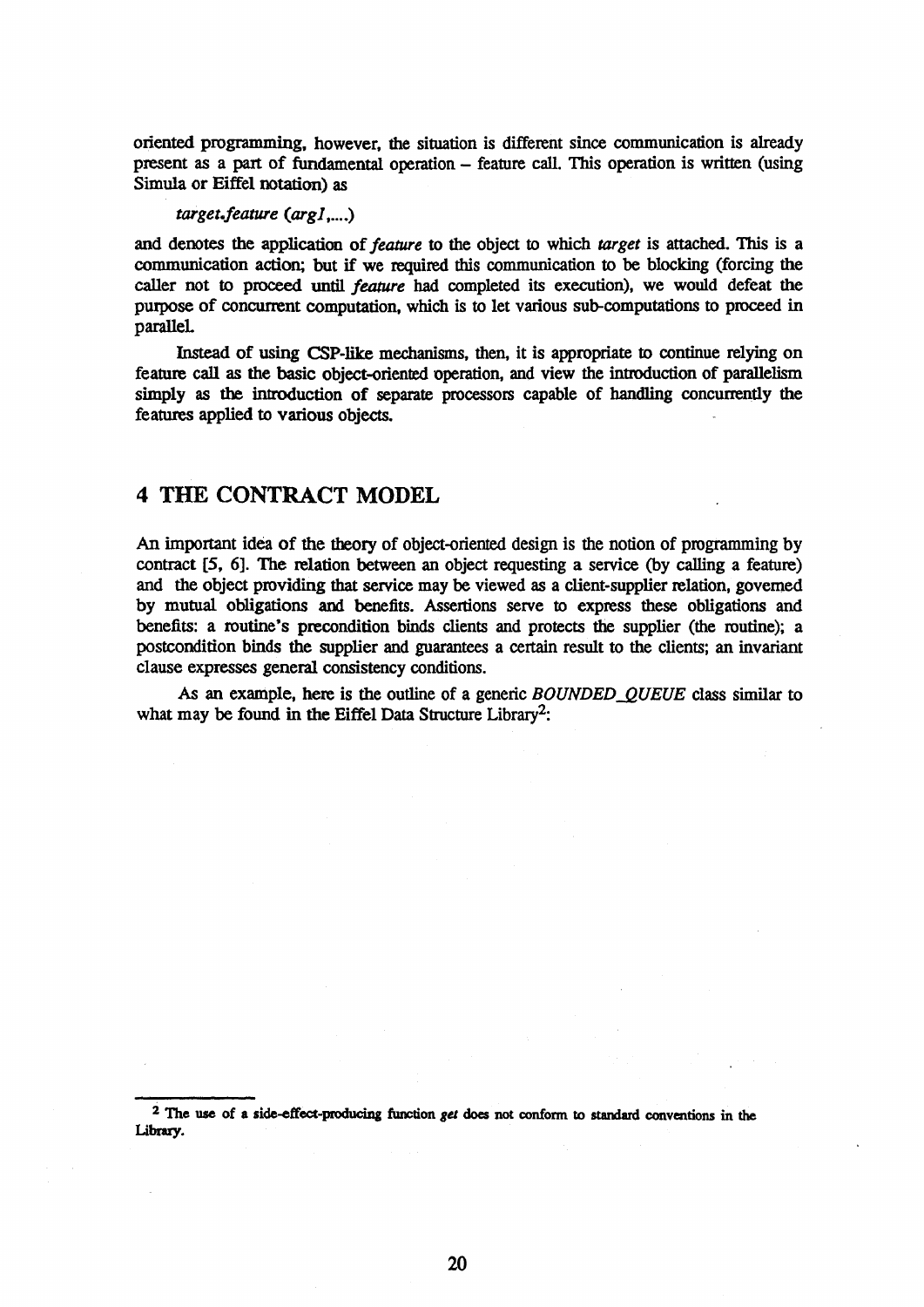```
class BOUNDED_QUEUE [T] export
  put, get, full, empty, ...
feature
```

```
put(x; T) is
     -- Add x to queue. 
  require 
     not full
  do 
     ...
  ensure 
     not empty 
  end; -- put 
get: Tis 
     -- Oldest element. removed from queue 
  require 
     not empty 
  do 
     \ddotscensure 
       not full 
  end; -- get 
\ddotsc
```

```
end - class BOUNDED_QUEUE
```
The contract for  $put(x)$  is expressed by the following table:

|               | Obligations     | <b>Benefits</b>                           |
|---------------|-----------------|-------------------------------------------|
| <b>Client</b> | Queue not full  | Queue not empty;<br>$x$ inserted          |
| Supplier      | Must insert $x$ | Queue<br>full<br>not<br>(some space left) |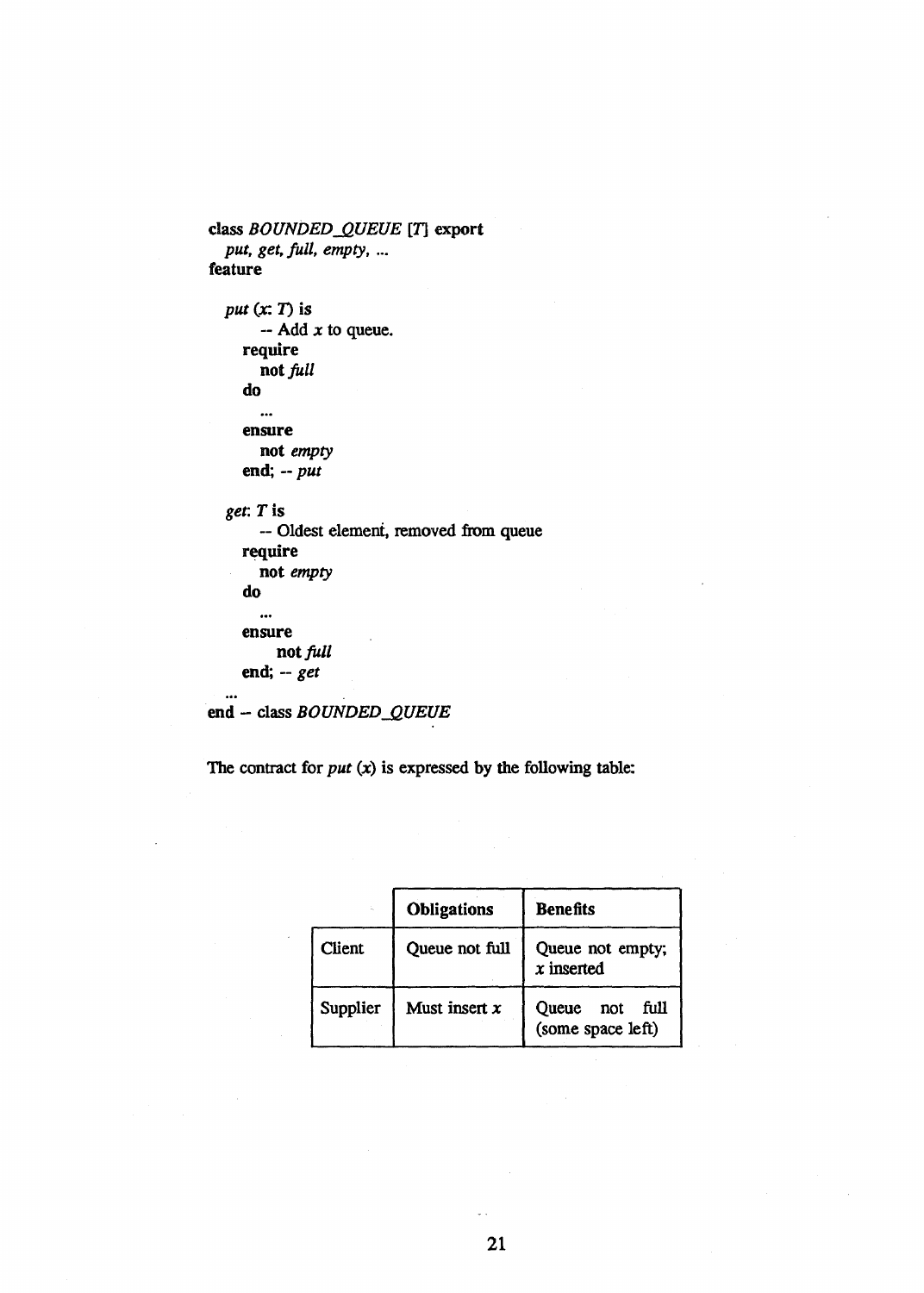# 5 CONTRACTS AND CONCURRENCY

A fundamental consequence of the use of the contract model as a guide to build and understand software architectures is the "no hidden clauses" rule: The precondition, postcondition and invariant are (within the limitations of the assertion sublanguage) the only conditions that govern the relationship between client and supplier.

This property means that an "obligation" entry in a table such as the above is not just "bad news" for the party to which it applies, but also partly good news since it means that the party is not expected to meet any other unexpressed condition; in other words. the obligation is not just necessary but also sufficient. It expresses the full correctness requirement.

In the above example. then, a client of *put* may guarantee the correctness of a call by making it of the form

*11/:* if not *q.jull* then *q.put (a)*  end

or (given the postcondition of *get.* and assuming the call to *get* is itself guaranteed to be correct):

 $f2t$ :  $t := q.get$ *q.put* (a)

This property is what makes the contract model practically useful.

Unfortunately, it cannot apply to concurrent situations. Assume that the processor handling  $11/$  or  $7/2$  is different from the processor handling q. Then between the test in  $1/1/2$ (or the call to *get* in  $(2)$ ) and the call to *put*, any number of processors can call features such as *put* on *q* on behalf of other clients, making the precautions in  $/1/$  and  $/2/$  totally useless.

In other words, merely ensuring the precondition before a call does not guarantee correctness any more if the client and the supplier are handled by different processors.

This suggests the inescapable consequence: the sequential contract model does not hold as such for concurrent computation.

The requirements expressed by a precondition continue, however, to condition the correct execution of a routine. For example, we ,cannot write a correct version of *put* unless we can be sure that the queue is non·full on entry. In other words, we still need the precondition, but not (if the call is handled by a different processor) under its usual semantics of correctness condition on the caller.

What then should the semantics be in such a case? The practice of concurrent programming suggests that, for a client, the condition

### not *q.jull*

means that the request *q.put (x)* will not be served until the condition is satisfied. We may choose, then, to interpret preconditions as wait conditions, rather than correctness conditions, if the client and the caller are on different processors. (If, in light of the discussion at the beginning of the paper. we want to draw analogies with established approaches to concurrent computation, objects then appear closer to monitors than to processes).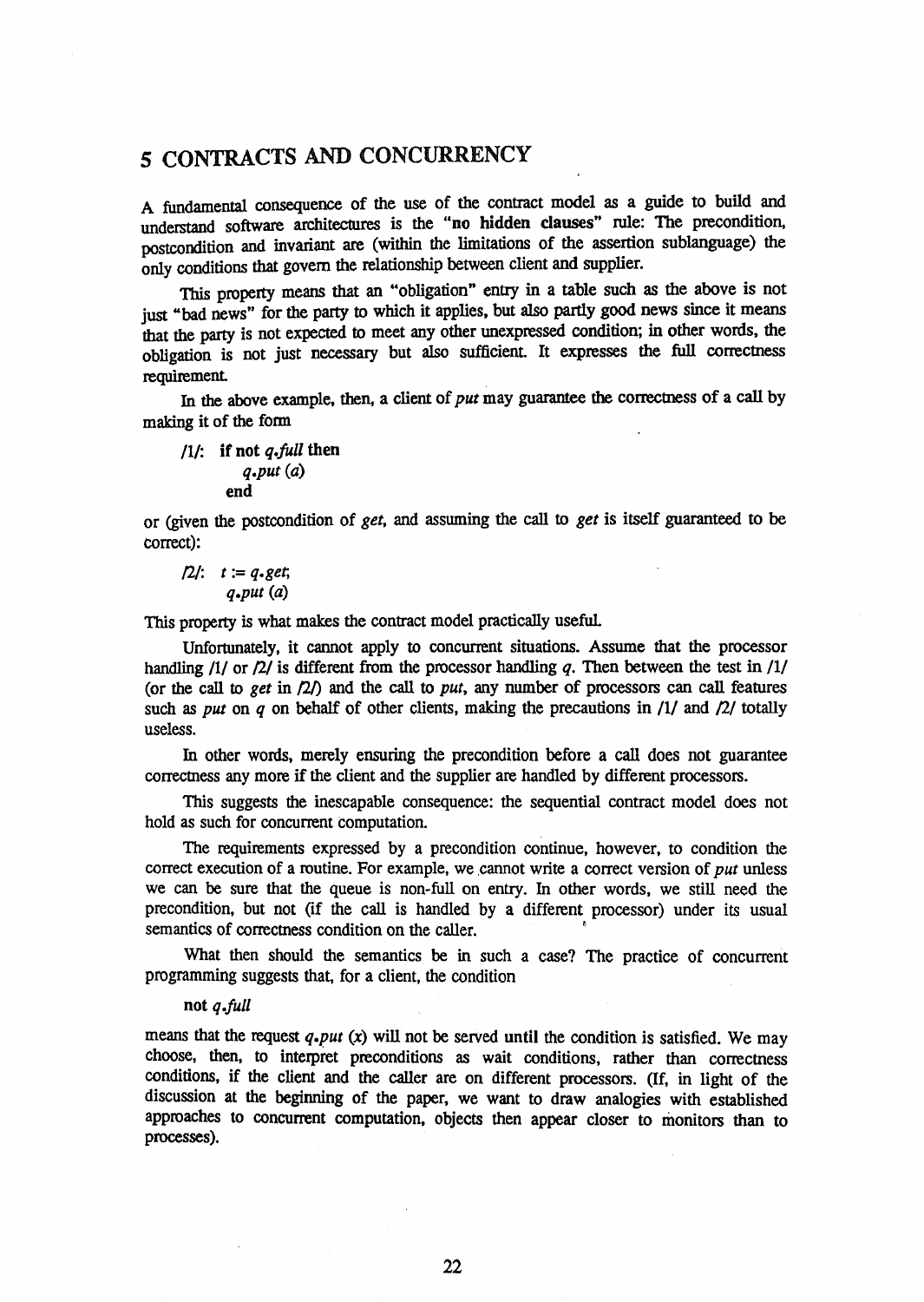## 6 SEPARATE ENTITIES

The semantics of a correctness condition is, of course, quite different from that of a wait condition. If a client class contains the call

### *q.put* (x)

the precondition of *put* may now mean either of two things:

- If client and supplier are handled by the same processor, the call is only correct if the client guarantees not *q.full.*
- If the processors are different, the precondition simply means that the client may not be served until the suppliers satisfies  $q$  *full.*

With such a considerable difference in semantics, it should be immediately clear from the text of the client class which interpretation is the correct one. Otherwise the uncertainty would prevent human readers from understanding the class, and compilers from generating the correct code.

The suggests that entities which may become attached to object handled by different processors should be specially identified. In an approach promoting the static description of software properties (such as types), such identification should be in the form of a static declaration. The declaration is of the fonn

### */3/: x:* separate A

and means: "Any object to which *x* may become attached at run-time will be of type A, or of a descendant type; any such object may be handled by a processor other than the processor handling the current Object; as a consequence, the precondition of any routine applied to *A* will have the semantics of a wait condition".

In contrast, 'the standard fonn of declaration:

*/4/: x: A* 

guarantees that objects attached to *x* will be handled by the same processor as the current object. A declaration of the fonn /3/ does not mean that the processor of *x* must be different, but only that it may be. Because of this possibility, however, preconditions on routines applied to an entity declared as "separate" will always have the semantics of wait conditions.

Consistency requires an obvious rule: in an assignment of the fonn

*x :=y* 

if the source  $y$  is separate, the target  $x$  must be separate too. The same rule applies to argument passing in routine calls, where  $x$  is the formal argument corresponding to the actual argument y. A composite expression y will be said to be separate if it involves one or more entities declared as separate.

Separate entities yield a special behavior for object creation. The Eiffel instruction

xl!

or

$$
x!!f(...)
$$

creates a new object, initializes its fields to default values, applies  $f$  to it with the arguments given (in the second form), and attaches it to  $x^3$ . If x has been declared as

<sup>3</sup> This syntax for object creation is that of Eiffel version3. The earlier form was  $x$ . Create (...).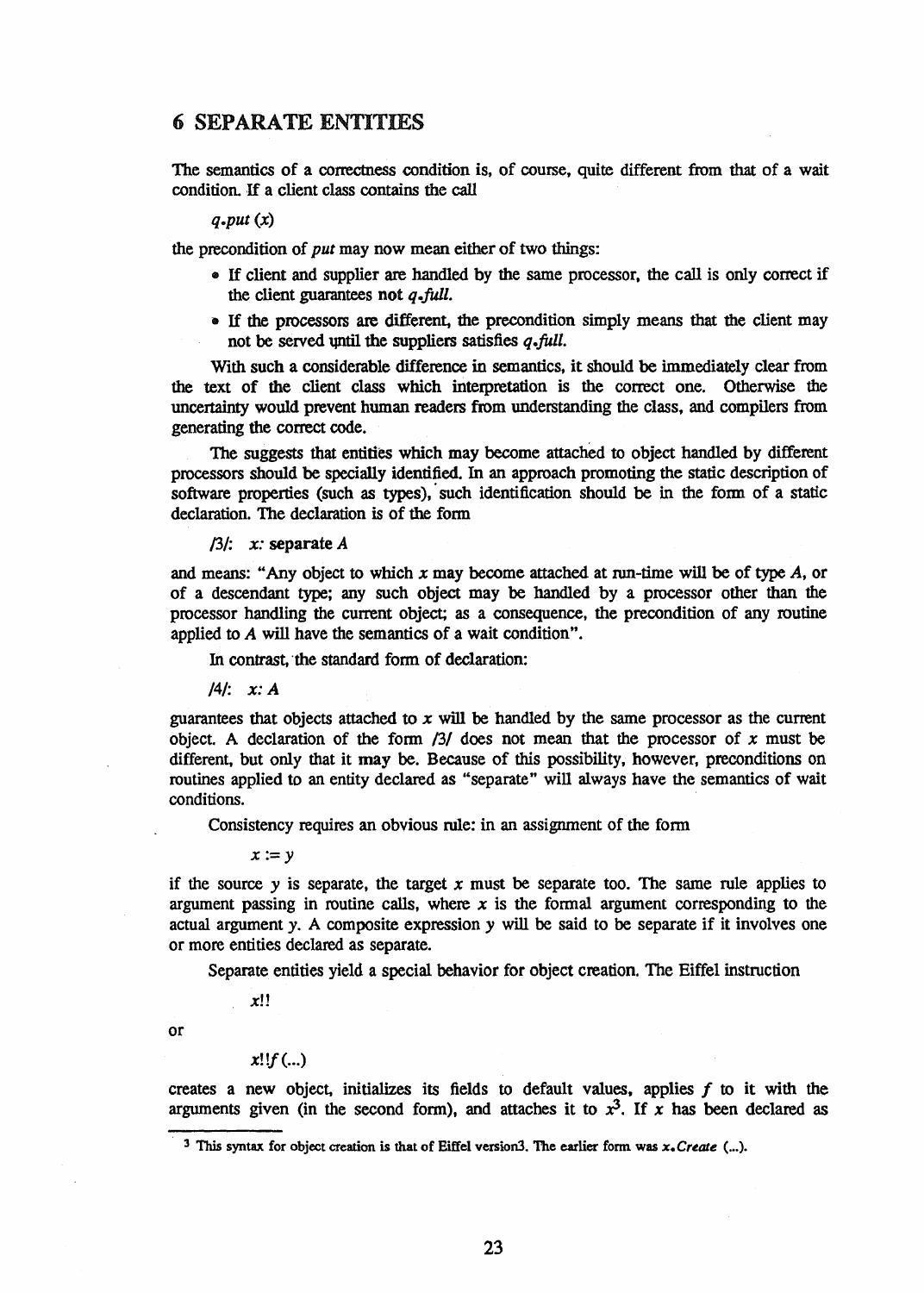separate, this now has the further effect of "grabbing" a new processor, physical or virtual, and assigning it to handle the object.

### 7 COMMENTS

Three important observations are in order.

First, we have narrowed down the semantic difference between sequential and concurrent computation to a very simple notion: the difference in precondition semantics for routine calls. This seems as· good as any other characterization of parallelism.

This leads to the second comment. Designers or would-be designers of concurrent systems often comment that the originator of a request should not have to know which processor (for example in a network) will handle the request. The "separate" declaration may seem to conflict with this laudable goal. But in fact it does not. The identity of the processor that handles the request is indeed irrelevant to the client; but whether this processor is the same as the client's processor or another is very relevant. The semantics of the call cannot be the same in both cases, if only because in the second case the client may· have to wait. It would be wrong, then, to take away from the client designer the responsibility of indicating whether he wants the call to be handled "separately" or not. Any further indication (such as which separate processor to use for the call) is an implementation decision, and may be left implicit; but that particular decision - handle by the same processor or another  $-$  is the one which must remain explicit.

The last comment addresses a possible objection to the use of preconditions as the central tool to characterize the semantic difference between sequential and concurrent computation. As users of Eiffel knows, assertion checking may be turned on or off at run time as a result of a compilation switch. Is it not dangerous, then, to attach that much semantic importance to preconditions in concurrent object-oriented programming?

Such an objection misses, however. the true nature of assertions. Assertions are not primarily a debugging or run-time checking tool. Instead. one should view assertions as full-fledged components of classes. In the form for *put* given in section 4, the precondition and postcondition belong to the routine as much as the *do* clause. They express the routine's specification.

Although this may appear paradoxical, the compilation option that switches run-time assertion checking on or off does *not* affect the semantics of the language. This is because the semantics of any language is defined for correct programs only; but a program whose execution may violate an assertion is incorrect! (The definition of a correct class in Eiffel is precisely that its do clauses are compatible with its assertions).

To a practicing programmer, the argument may appear specious, since checking assertions at run-time may be the best way to detennine that a class is incorrect. But in principle it should be possible to prove class correctness statically; run-time monitoring is only an imperfect solution.

In any case, assertions are part of the software, whether or not monitored at run-time for debugging purposes. For "separate" entities, preconditions will always be checked, although for a different purpose.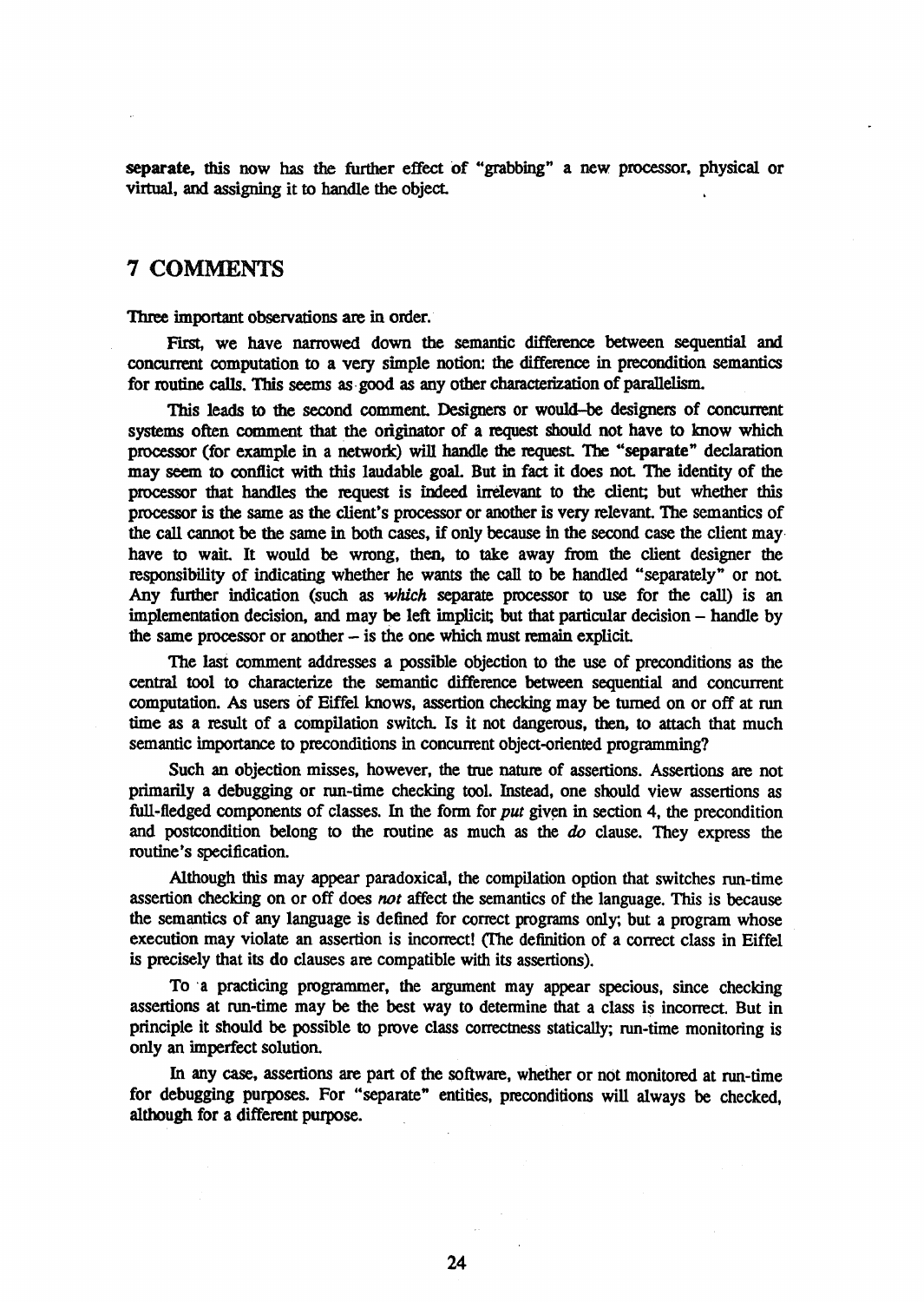### 8 PREDEFINED CONSTRUCTS AND LIBRARIES

The ability to declare an entity as "separate". with the associated change in precondition semantics. seems conceptually sufficient to describe general parallelism.

In practice, programmers will at some point need to give the practical indications governing execution: whether it will be truly parallel or quasi-parallel (coroutines); in the former case. how many physical processors (or operating system tasks) are available, and where they are to be found; etc.

Rather than through language constructs. programmers will express these indications by caUs to routines of a library class (or several) designed specifically for that purpose. Classes which need to use these facilities should normally inherit from the corresponding library class.

Other features of this class serve to tune the details of the mechanism, for example to assign priorities to the processors waiting to be served by a certain other processor. This does not invalidate the basic semantics of the mechanism, which leaves unspecified the order in which these requests will be handled.

It is also through library features that we can establish the connection between the virtual processors used in this presentation and their actual hardware or operating system basis.

In particular, a "separate" entity need not be the target of a *Create* operation and (as described above) grab a new processor; instead, it may become associated, through a library call or some other mechanism, with a physical processor - for example a node in a network of workstations.

The approach followed here is the same as for exception handling: a simple language mechanism, an library mechanisms for fine-tuning specific details.

### 9 ATOMICITY AND DUELS

The contract model implies that the unit of granularity is the execution of routines.

The principal criterion for a class to be correct is that for every routine *r:* 

*{INV* & *prer } (/or {INV* & *post,}* 

In other words: starting fro a state satisfying the class invariant and the routine precondition, the body will yield a state satisfying the invariant and the postcondition.

Consider a processor which is executing a routine on an object on behalf of some client. We might think of some mechanism allowing another "more important" client to interrupt this execution and get served right away; only then would the original client's execution resume. This concept is known as express messages {8].

Such a mechanism would. however, conflict with correctness requirements: if we allow executions to be intenupted, we cannot guarantee any more that they will preserve the invariant. Producing an object which does not satisfy the invariant of .its own class is probably the worst disaster that may occur during the execution of an object-oriented program. (Another source of such a situation is static binding).

As a consequence, the mechanism described here does not directly support express messages.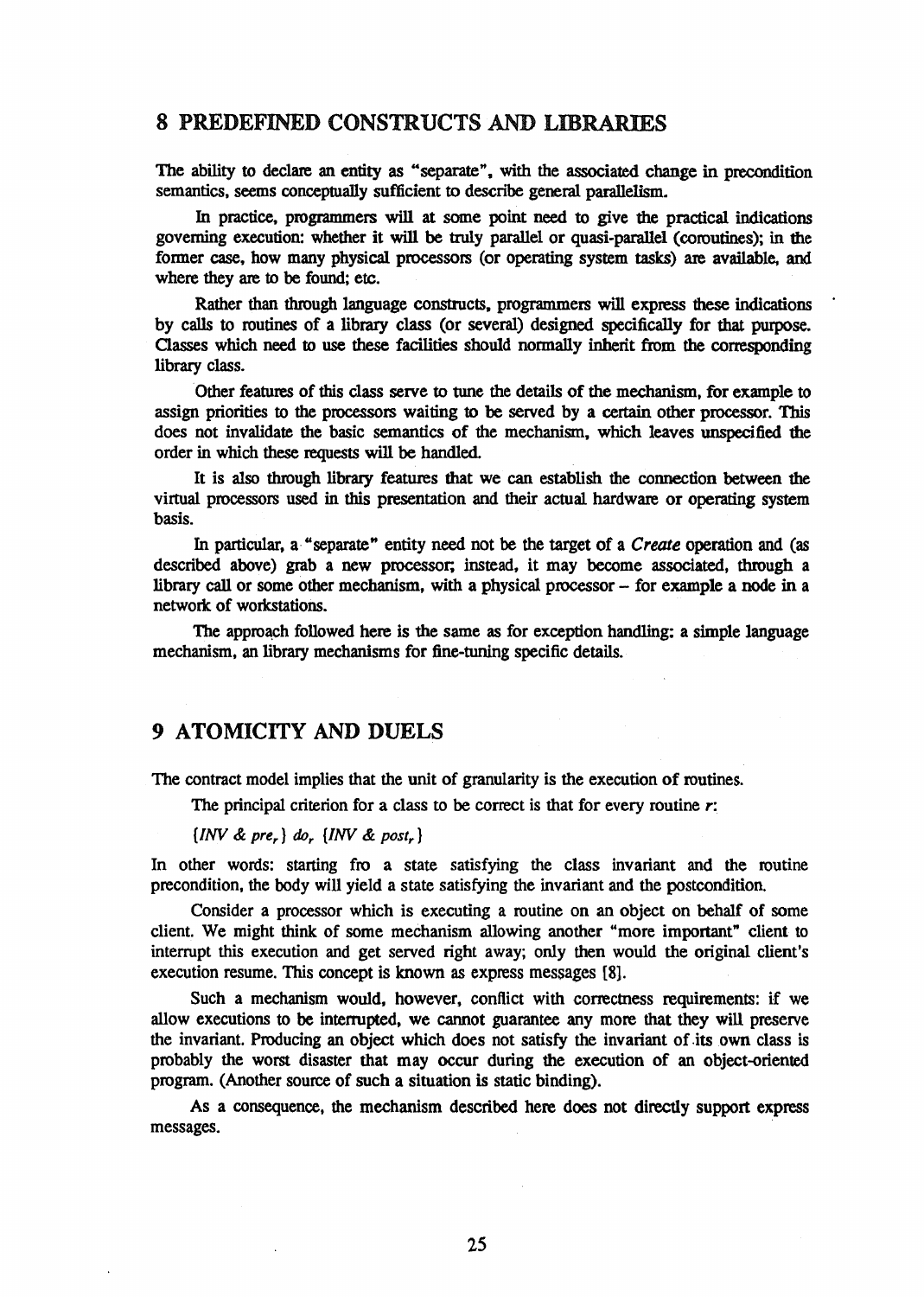It may be necessary in some cases, however, to *cancel* the execution of a routine (to free its processor). The library mechanism supporting this is used under the fonn

#### *a.stop*

and may only have an effect if some processor is executing a routine on *a.* The effect is then to raise an exception in that routine.

The resulting situation may be called a duel. Let b be the originator of the above *stop*  request. If *a* has protected itself against the "stop" execution, then *a*'s execution is not impacted and an exception is raised for *b*. Otherwise it is *a* which gets the exception.

With proper settings this in fact makes it possible to obtain the equivalent of express messages. This solution avoids the danger mentioned above since it raises an exception if a routine is intenupted before nonnal tennination; then part of the task of the exception handler (rescue clause) is to restore the invariant [5, 6].

## 10 STRICTNESS AND LAZY WAIT

Assume that a processor P executes the following routine call on behalf of a certain object:

#### *x.rout*

Assume *x* is separate. Then *P* may proceed with the subsequent operations without waiting: not having to wait is indeed the aim of making *x* separate, and the central benefit of parallel Computation. In most cases, however, *P* will eventually need to use some of the results produced by *rout;* at that stage it should wait if the processor in charge of *x* has not finished executing *rout* or is busy with some other computation.

An important idea behind the mechanism described here is that in such a situation programmers should not have to write an explicit re-synchronization instruction to request waiting; instead, the wait, if needed, should occur automatically whenever *P* needs access to the value of *x.* More precisely. *P* will wait for *x* to be available when (but only when) it must perfonn a strict operation on *x.* 

Strict operations on an object include the following cases (see [7] for a more general definition of strictness):

- Arithmetic operation such as addition.
- External operations such as *print.*
- Use as target of a routine or attribute application: *x.rout* or *x.attr* require *x* to be ready an so will make P wait if the server processor is not ready.

On the other hand, some operations are not strict in Eiffel and will not make *P* wait These operations include in particular:

- Use of *t* as right-hand side of an assignment instruction  $u := t$ , at least for the most common case in which the values of *t* and *u* are references to objects, not the object themselves. (Then it does not matter that the object's processor is not available as long as we have a reference to that object).
- Use of *t* as argument to a routine. for arguments passed by reference.

The resulting mechanism, which yields a simple and general method for programming concurrent applications. may be called lazy wait. An earlier use may be found in [2].